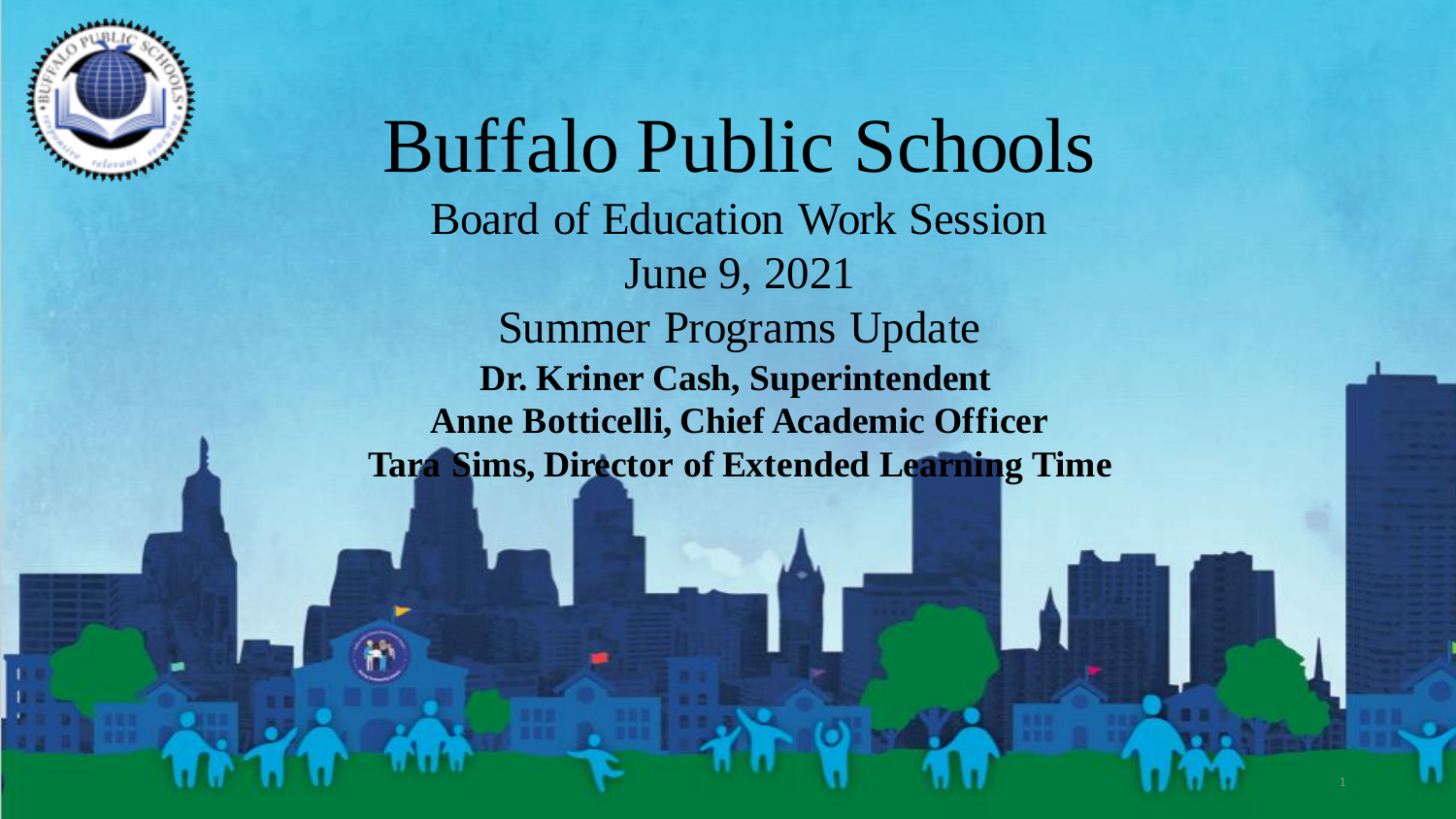

## The Education Bargain with Students and Parents

An equal and high-quality education is every child's civil right; and, as educators, we must deliver on this essential democratic principle. The New Education Bargain is simple: The District will guarantee pathways to opportunity that will lead to achievement and success in exchange for hard work, commitment, and collaboration of our students and parents.

#### IT IS THE PARENT'S RESPONSIBILITY TO:

- Place a high premium on education
- Make sure your child goes to school and to all classes every day
- Make sure your child does his in-school work to the best of his ability and puts in additional study time (up to two hours each day) outside of school hours
- Make sure you and your child show respect for teachers and for staff

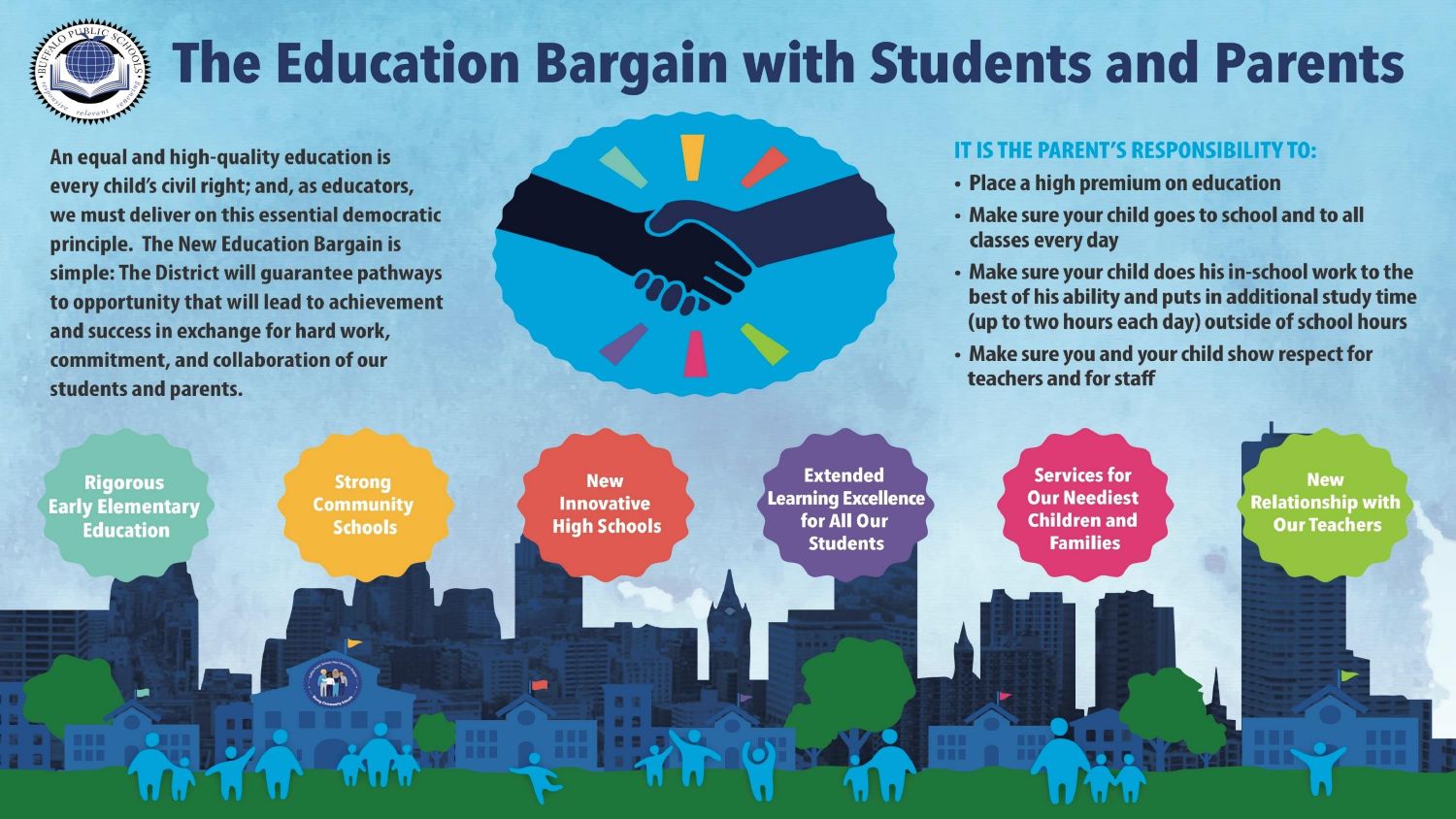# STUDENT SUCCESS PLAN

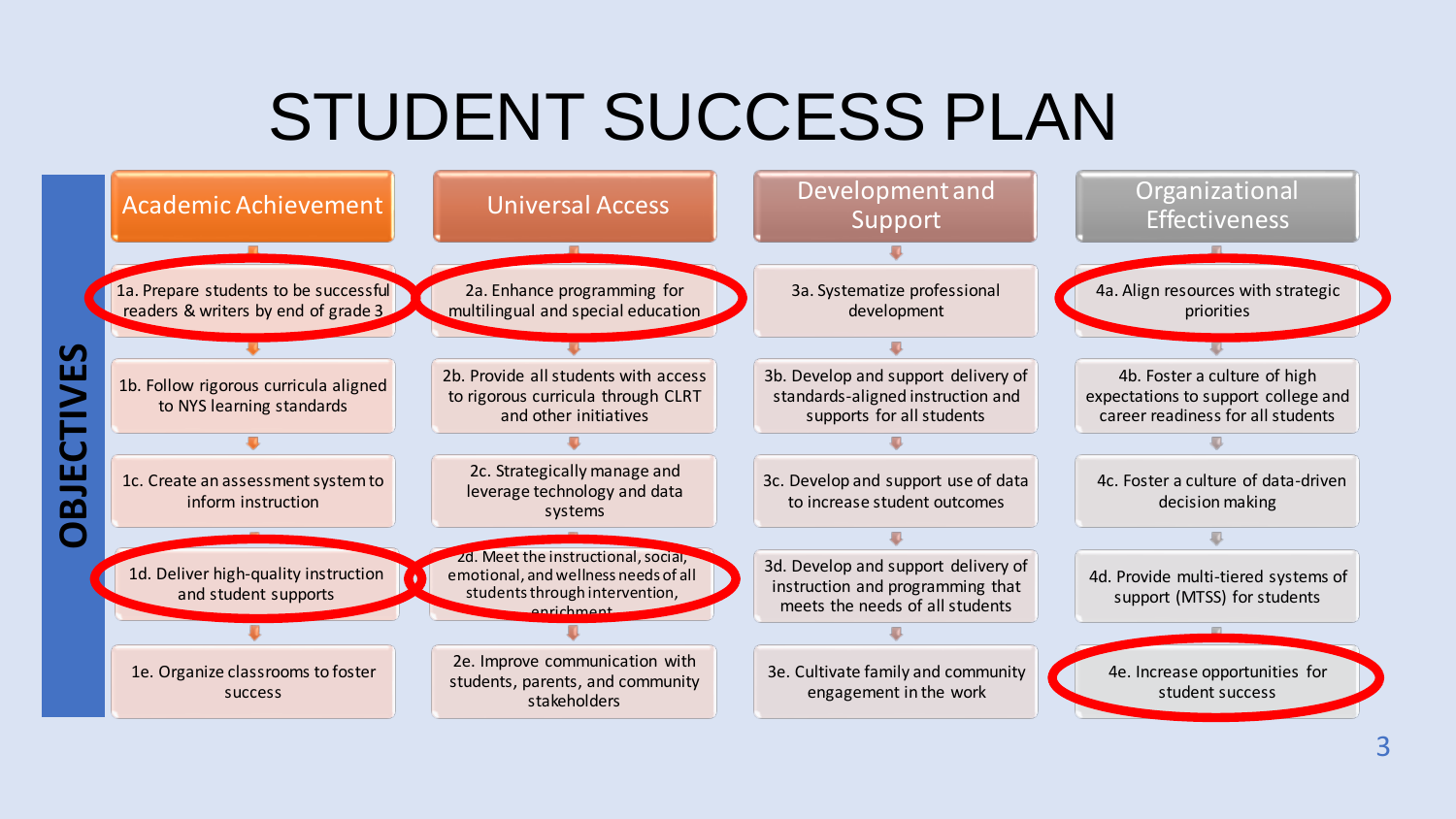

- **Dates:** full day, July 12th August 6th
- **Location:** PS 3 (in-person and virtual), 6, 30, 80, 93, 94, 97, 99
- **Programmatic Focus**: Academic acceleration, enrichment, social-emotional needs; curriculum and instruction will support the most essential content in math and reading for the grade level, including the foundational literacy skills of phonemic awareness, phonics, writing, and building vocabulary and background knowledge. Social emotional supports, and speech and OT/PT will be infused throughout the day. CLRI and enrichment activities such as art and physical education will enhance core instruction.
- **Enrollment:** Schools identified students for participation based on multiple factors such as grades, social emotional needs, attendance, assessment data. Families can contact their school or the Department of Extended Learning for additional information if they have not been contacted but think their student would benefit from participation. <sup>4</sup>

**PreK-6 Program**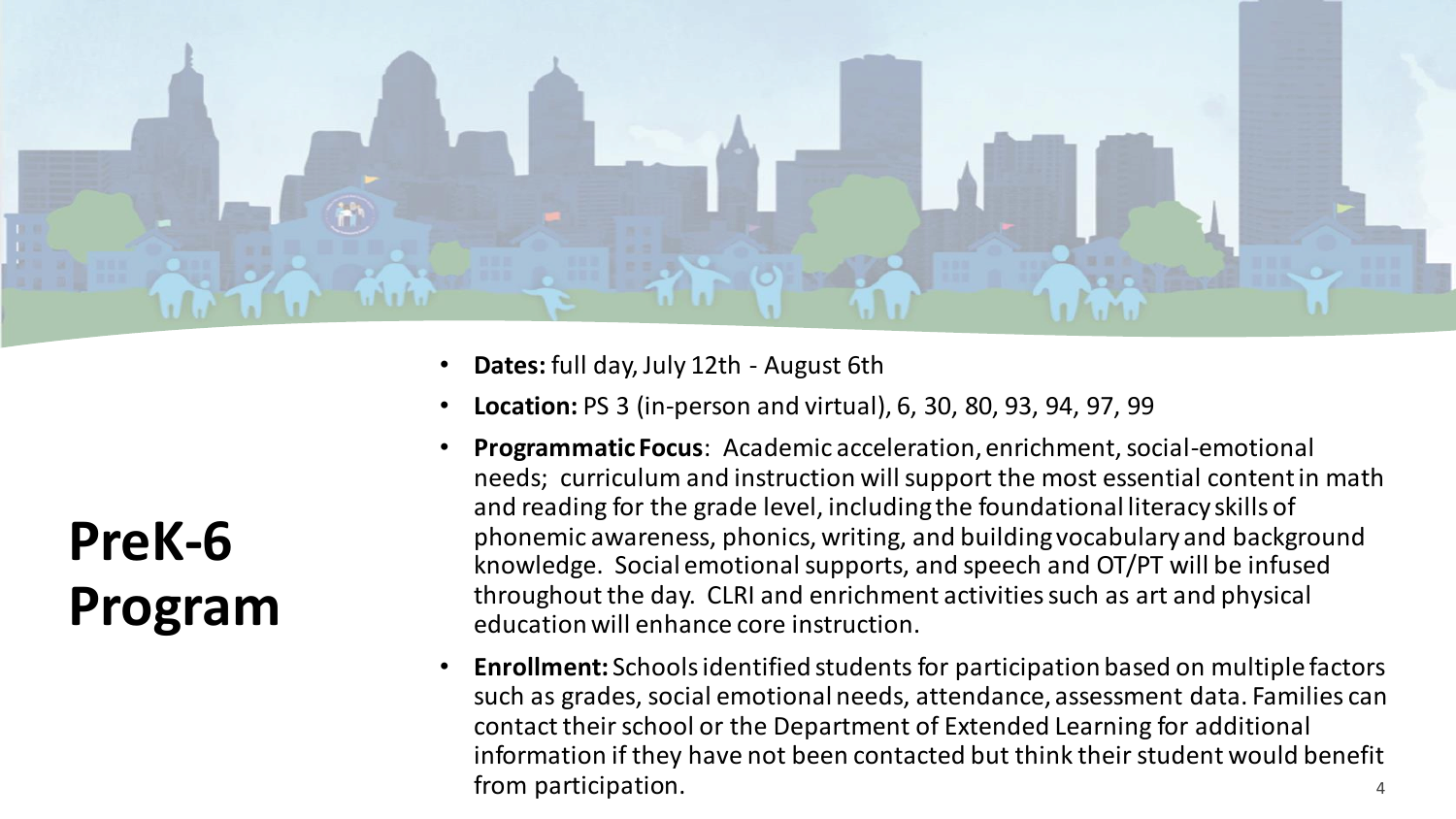

- **Dates:** Half and full day sessions, July 12th August 6th
	- **Location**: Hub sites PS 31, 72, 156, 59 (in-person full day), 81 (inperson half day and virtual full day)
- **Programmatic Focus**: Program focuses on essential content for each course and allows students to recover incomplete learning
- **Enrollment**: Students in grades 7-8 must pass both ELA and math and either social studies or science. Schools will notify families.

**Grade 7-8 Program**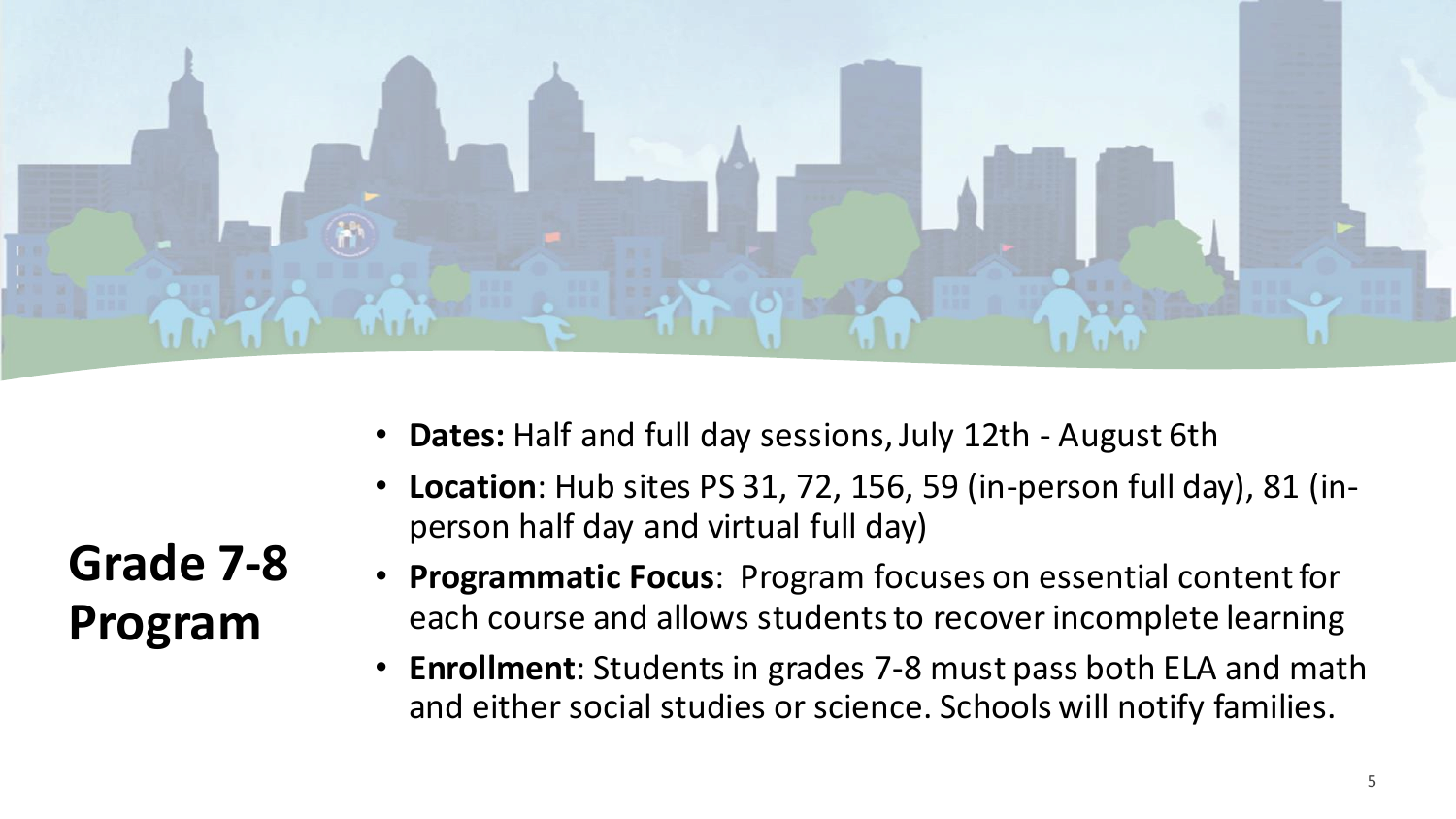

• **Dates:** July 12th - August 20th; student times dependent on courses needed

# **Grade 9-12 Program**

- **Location**: All district high schools; NFTA bus pass for students who live more than 1.5 miles away; DaVinci will be housed at CHS
- **Programmatic Focus:** Each school will operate a program based on the needs of their student population. The program will provide students the opportunity to recover credits or take non-Regents accrual courses to help students stay on track to graduate with their cohort.
- **Enrollment:**High schools will notify families of eligible students. In partnership with the Mayor's Summer Youth Program, eligible students will be able to "earn while they learn."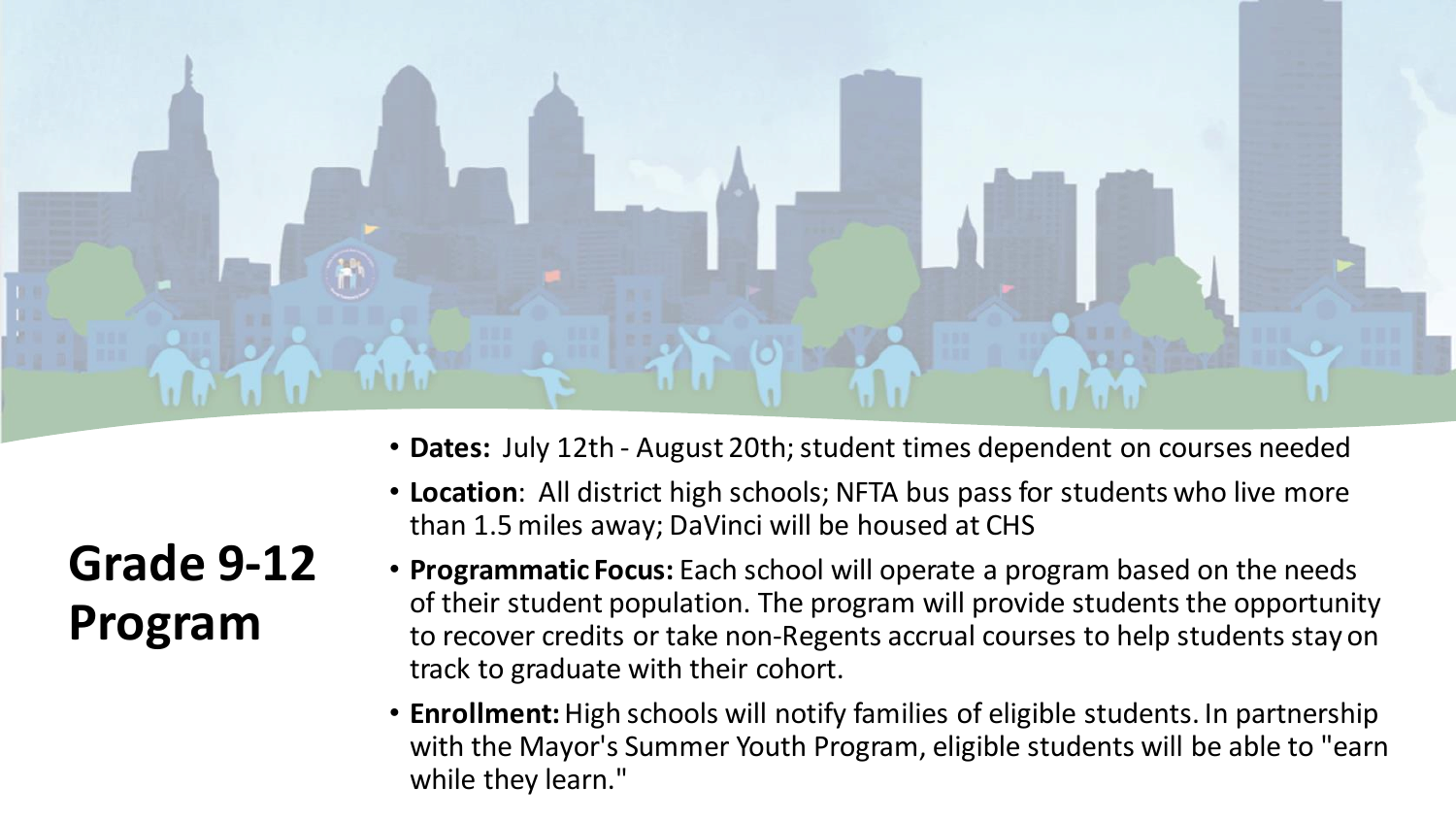

**Extended School Year (ESY)**

- **Dates:** full days, July 6<sup>th</sup> to August 13<sup>th</sup>
- **Location:** PS 79 (gr 5-12), PS 84 (K-12), PS 89 (PreK-4), and the Occupational Training Center #42 (HS).
- **Programmatic Focus:** ESY is a service provided to students with a disability in order to prevent substantial regression.
- **Enrollment:** Eligibility for this service is determined by the Committee on Special Education (CSE).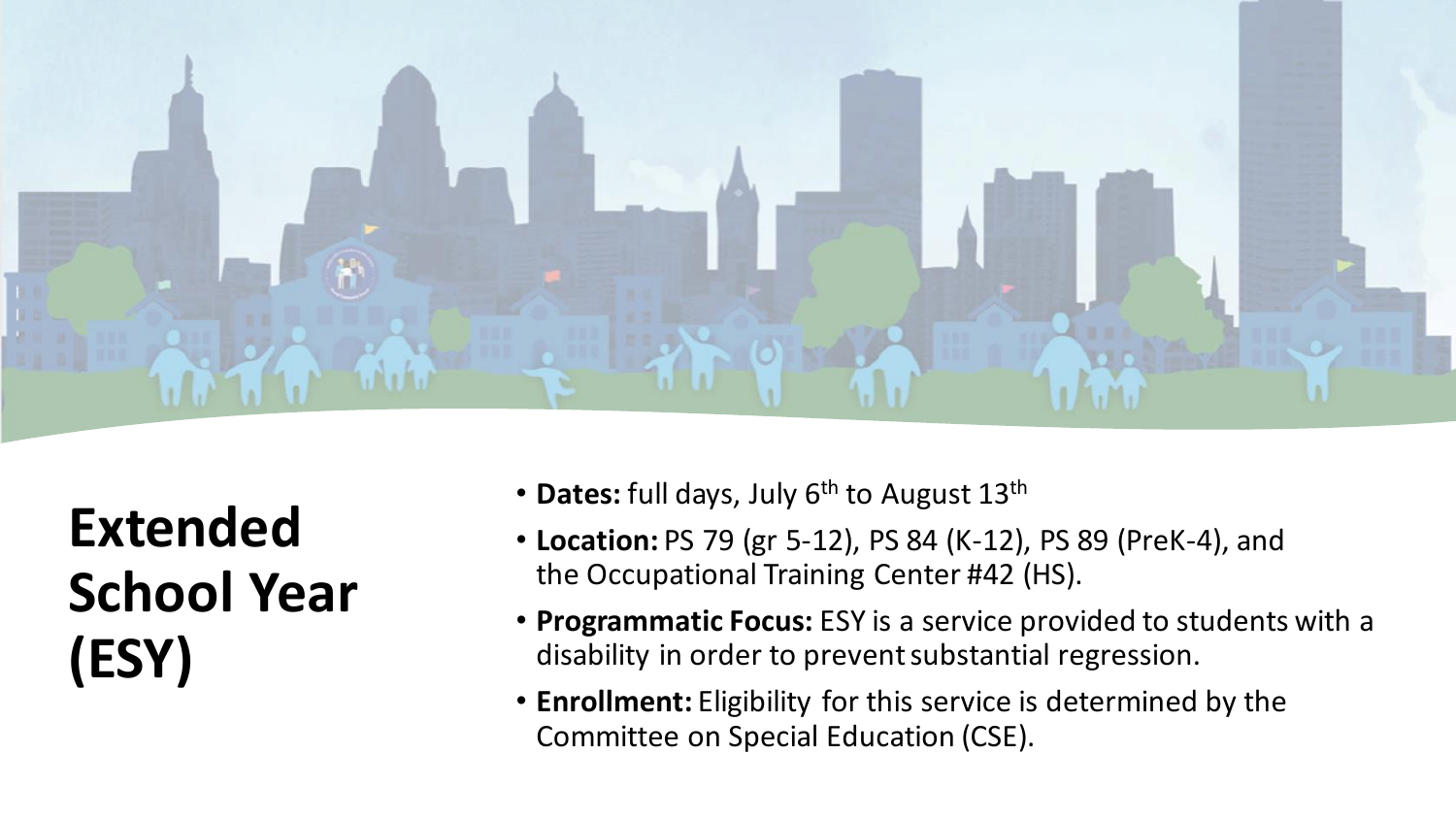## **Multilingual Programming**

#### **Se Levanta**

- **Dates:** July 12-August 13
- **Location:** PS 45
- **Programmatic Focus**: Provide academic support for children learning English, developing their academic Spanish, and embracing and expanding their understanding of Latino culture. Students will receive individual and small group instruction and work on special projects in both Spanish and English. Students will also experience Spanish-infused art projects based on Latino culture.
- **Enrollment:** K-3 students in dual language programs recommended by school staff, based upon Spanish literacy data

#### **Jump Start**

- **Dates:** July 12-August 13
- **Location:** PS 45
- **Programmatic Focus**: Students will receive individual and small group instruction and will work collaboratively on special projects to support learning. Students will participate in culturally-infused art projects.
- **Enrollment**: K-12 students arriving during or after July 1, 2019, scoring Entering or Emerging on the NYSITELL, or otherwise recommended by school staff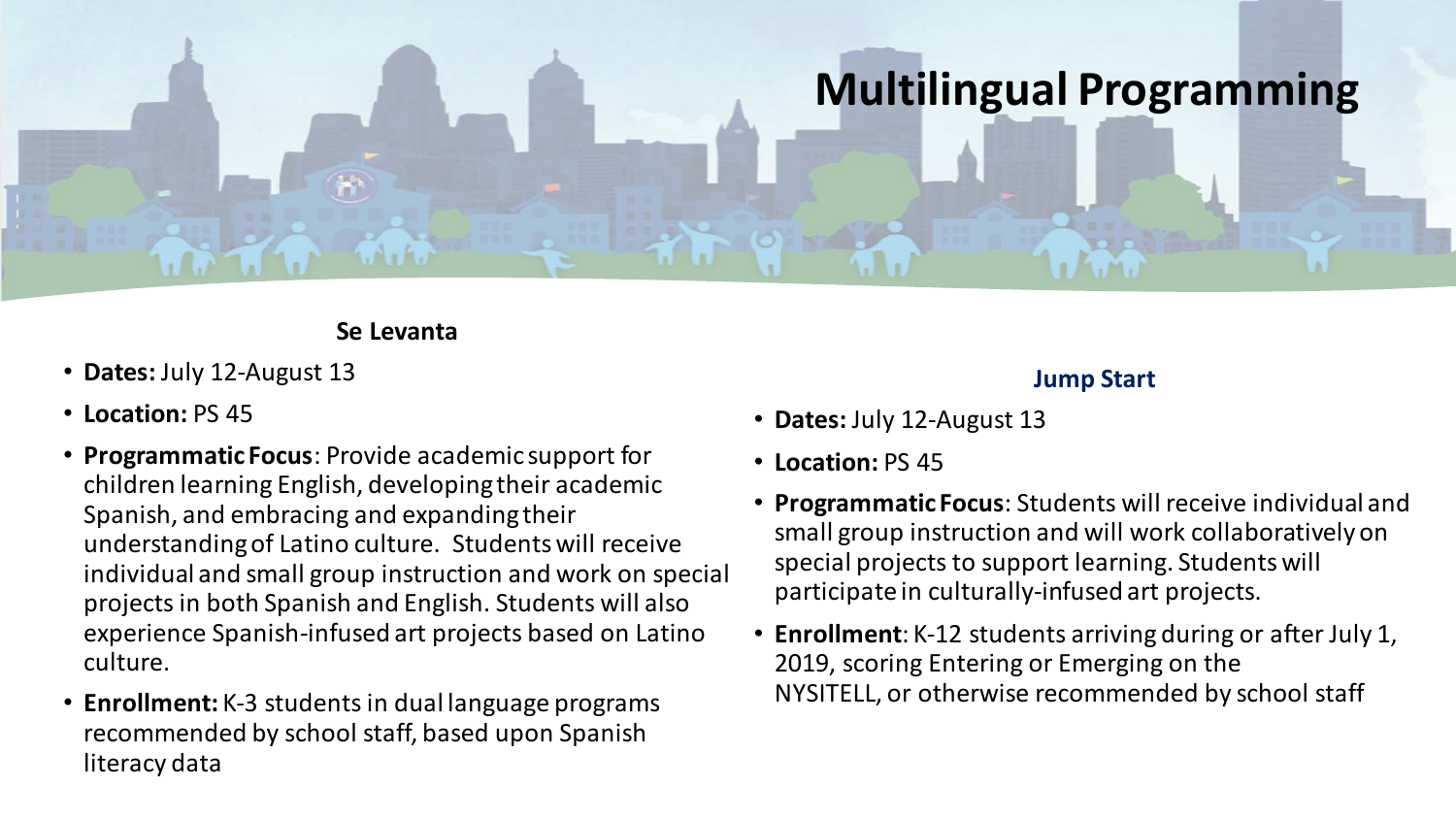### **Arts Enrichment**

#### **Mural Mania**

- **Dates:** July 19th to August 13th from 9:00 am to noon
- **Location:** PS 18
- **Programmatic Focus:** Students will work with an arts teacher and local artist on a mosaic-type mural based on Broderick Park's cultural history -

the Underground Railroad and its indigenous connections - as well as its important environmental aspect and natural beauty. The mural will be located at the foot of the Ferry Bridge on the small watchman shelter at the entrance to the park.

- An official unveiling of the mural will occur during Family Fun Night @ Broderick Park in September
- **Enrollment:** 20 students in grades 7-12

#### **Woke Words**

- **Dates:** July 19th to August 13th from 9:00 am to noon
- **Location:** PS 18
- **Programmatic Focus**: Students will be working with an arts teacher and local artist to support the development of spoken word strategies in writing and theatrical performance to include: rhyme; rhythm; diction; parallel sentence structure; body language & gesture; intonation; and expression.
- A culminating performance will be held at the end of the program and during Family Fun Night @ Broderick Park in September.
- **Enrollment:** Students in grades 7-12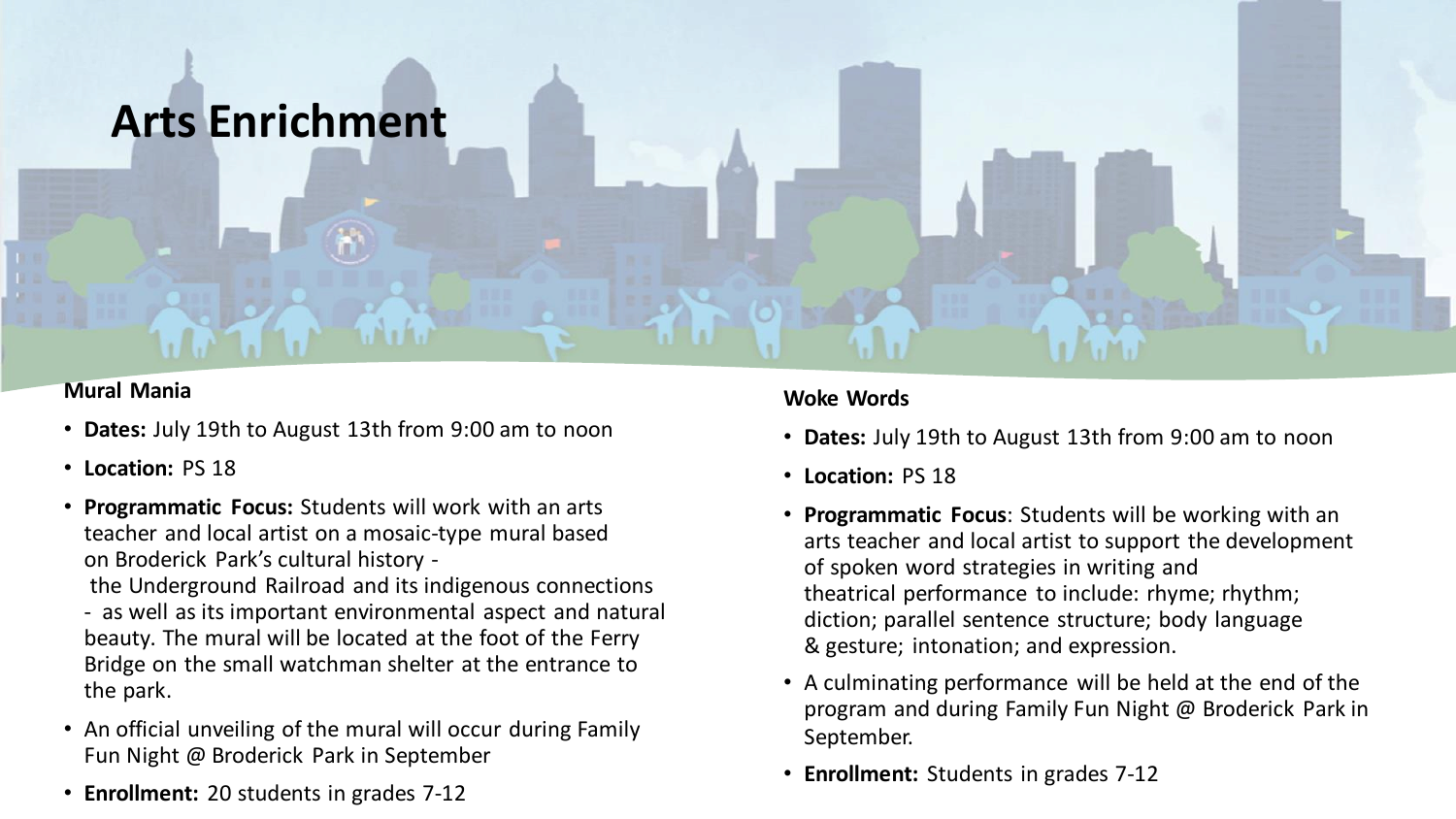# **Athletics**

#### **Grade 7-8 Sports Camps**

- **Dates:** July 12th to August 20th from 12:30 p.m. 3:30 p.m.
- **Location:** All High Stadium, City Honors, Hutch Tech, Jonnie B. Wiley, McKinley, Riverside, and South Park
- **Programmatic Focus:** The camp is open to students in grades 7-8 and will focus on individual fundamentals, beginner activities, sport specific drills and competitive games providing every camper with a sound foundation to facilitate their individual skills and fitness. Offerings include flag football, swimming, cheer/dance, track, basketball, soccer and volleyball.

#### **Grade 9-12 Strength and Conditioning Programs**

- **Dates:** July 12th to August 20th
- **Location:** Bennett Campus, Buffalo Culinary, Burgard, City Honors, \*DaVinci, East HS, Emerson, Hutch Tech, International Prep, LaFayette, McKinley, MST, Olmsted, Performing Arts, Riverside, and South Park.
- **Programmatic Focus**: Strength and conditioning programs for students in grades 9-12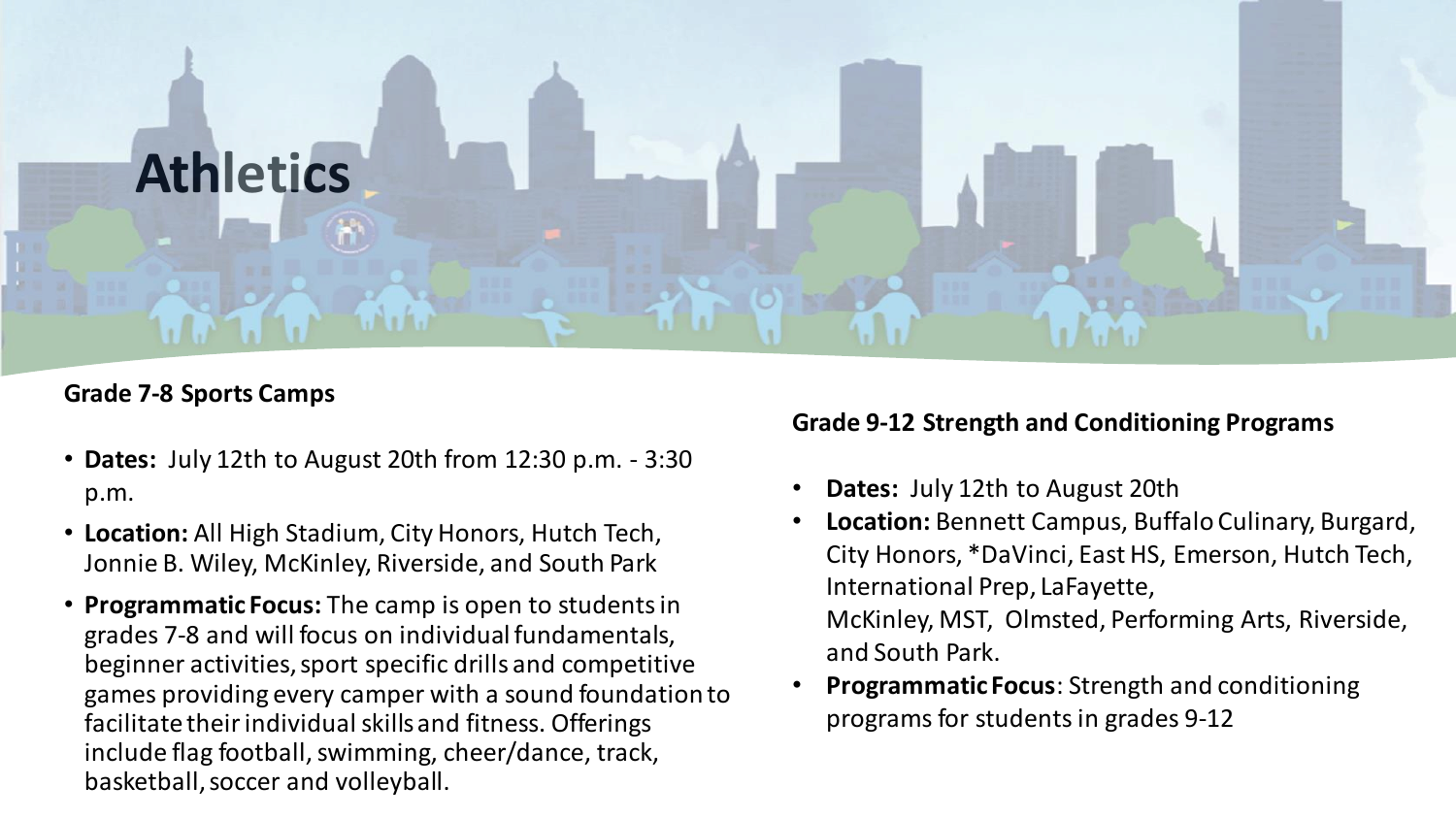

#### • Dates: July 26<sup>th</sup> - August 7<sup>th</sup> from 9:00 a.m. to 3:00 p.m.

- **Location:** McKinley High School
- **Programmatic Focus:** The 2021-2022 MBK Male Academy theme is SANKOFA, which indicates learning from the past to build for the future. This theme signifies the MBK post-COVID commitment to edifying scholar voices, intellectual genius, and scholarship through culturally responsive teaching and learning. Opportunities provided include high leverage field experiences, strong mentoring, leadership skills development, and an awareness and appreciation for one's own historic and cultural contributions.
- **Enrollment:**The Male Academy summer program is designed for rising 7th and 8th grade students at the following schools: 3, 19, 30, 31, 37, 53, 59, 76, 80, 89, 94, 97.

# **My Brother's Keeper (MBK)**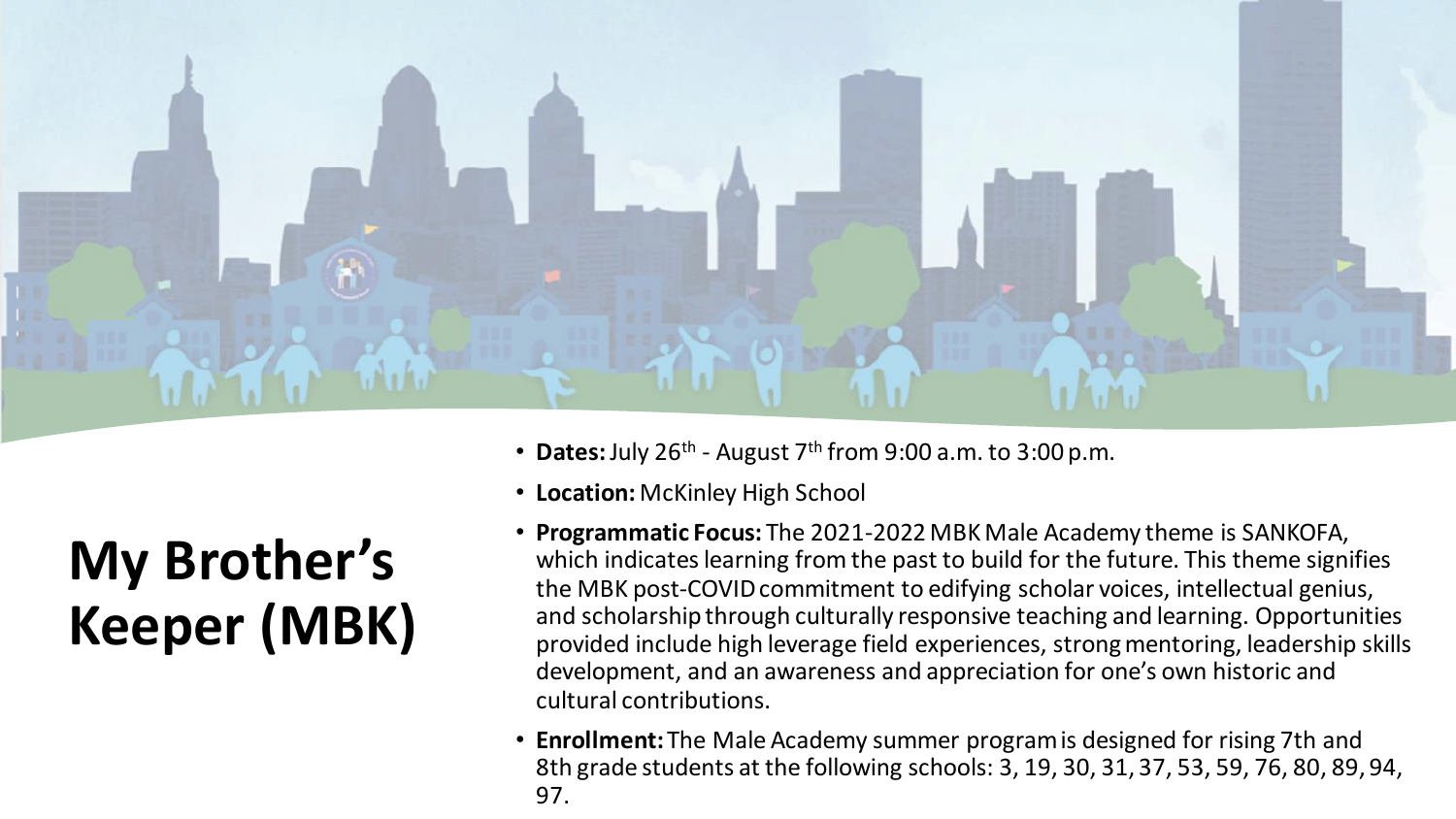## **Specialty Programs**

#### **Middle Early College High School**

- **Dates:** July  $6^{th}$  July  $30^{th}$  from  $8:30$  a.m.  $-3:30$  p.m.
- **Location:** PS 335
- **Programmatic Focus**: MECHS 9th and 10th grade students enhance their college readiness skills in ELA and Math with a focus on foundational skills, intervention, and writing, and work towards earning a physical education credit to fulfill the requirements for NYS graduation.
- 11th grade students take up to two college classes (potential 6 college credits) and up to one high school history 4 credit towards NYS High School graduation.
- **Enrollment:** Current 9<sup>-</sup>11<sup>th</sup> graders at Middle Early College High School

#### **Research Laboratory High School for**

#### **Bioinformatics & Life Sciences**

- **Date:** August  $9^{th}$  August  $20^{th}$  from  $9:00$  a.m. 12:00 p.m.
- **Location:** PS 366
- **Programmatic Focus:** The program focuses on research, community partnerships, and project-based learning that is infused into the course work for the program. Students at RLHS take unique science electives to prepare them for career paths in the sciences.
- **Enrollment:** Incoming and current 9<sup>th</sup> graders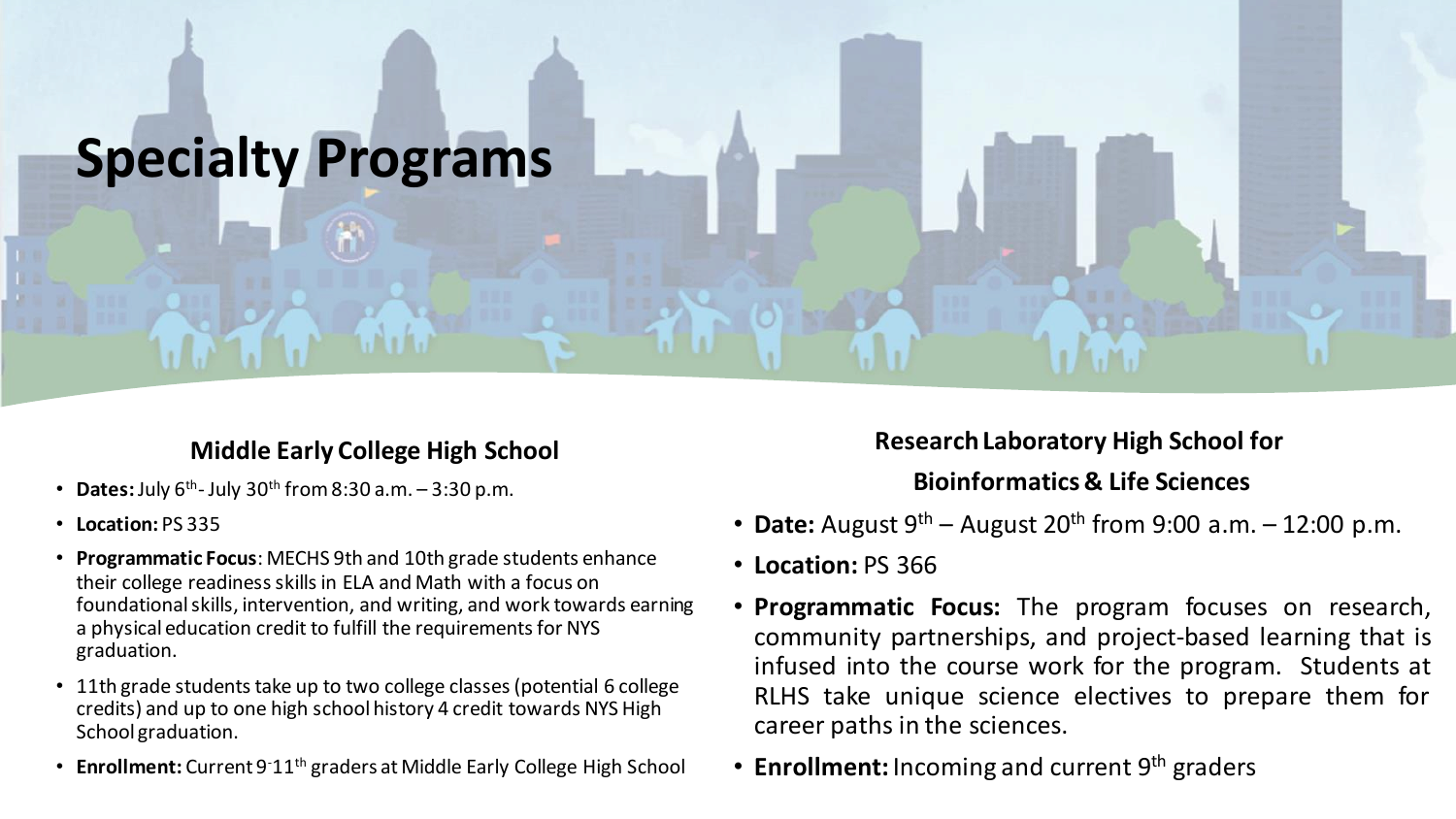## **Specialty Programs**

#### **Buffalo School of Culinary Arts & Hospitality Management**

- Dates: July 6<sup>th</sup>-August 20<sup>th</sup>
- **Location:** PS 355
- **Programmatic Focus:** Programming provides an opportunity for students to gain essential skills to prepare for various future career paths in the diverse culinary field. Students practice key culinary skills in cooking, baking, pastry arts, while exploring regional cuisine. Students learn key principles of business management, customer service, and nutrition while running our restaurant and retail store.
- **Enrollment:** Students are eligible if students apply for Mayor's Summer Youth Internship and programming align with their CTE coursework.

#### **Emerson School of Hospitality Management**

- Dates: July 6<sup>th</sup>-August 20<sup>th</sup>
- **Location:** PS 302
- **Programmatic Focus:** . The Summer Opportunity Program will provide students with real world experience. This experience will help them gain skills they need to advance to successful careers in a competitive job market. Students will learn from experienced culinary teachers and industry professionals about regional dishes and diverse foods, cooking techniques and proper use of tools. Our students will have the opportunity to work with the public in a professional capacity.
- **Enrollment:** Students are eligible if students apply for Mayor's Summer Youth Internship and programming align with their CTE coursework.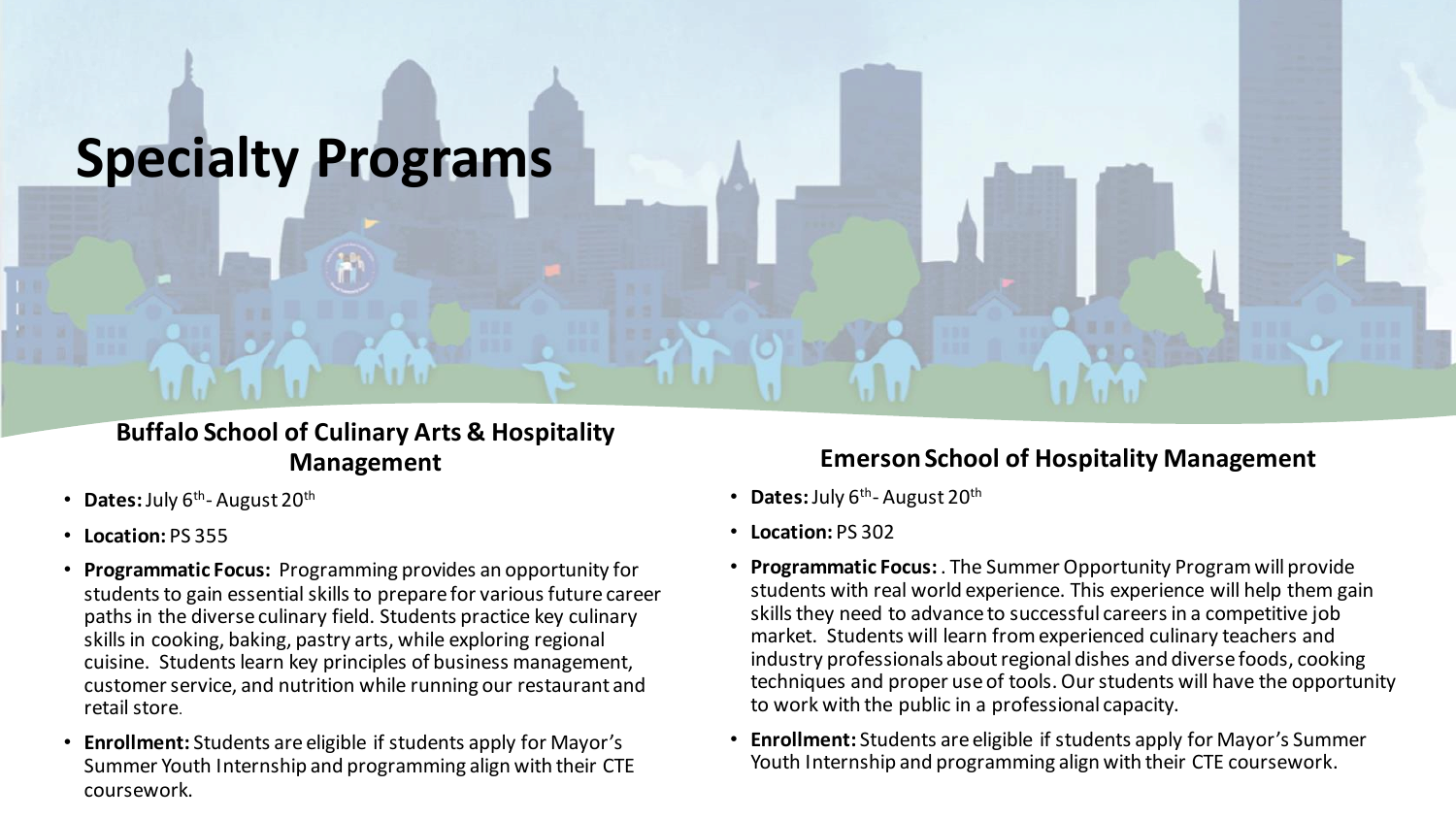

#### **Northland**

- **Dates:** July 12<sup>th</sup> August 20<sup>th</sup> from 9:00 a.m. 1:00 p.m.
- **Location:** Northland
- **Programmatic Focus:** The program is divided into five modules representing the programs offered at Northland, namely: electrical, machine tool technology, mechatronics, and welding.
- **Enrollment:** Students are eligible if students apply for Mayor's Summer Youth Internship and programming aligns with their CTE coursework.

#### **Advanced Manufacturing Program (AMP)**

- **Dates:** TBD
- **Location:** PS 301
- **Programmatic Focus:** The AMP program provides students with real world experience to gain skills needed to be successful in Auto Technology, Machine Tool Technology, and Welding Technology. In addition to the CTE experiences, students will receive academic enrichment in the morning for math and English.
- **Enrollment:** Students are eligible if students apply for Mayor's Summer Youth Internship and programming align with their CTE coursework.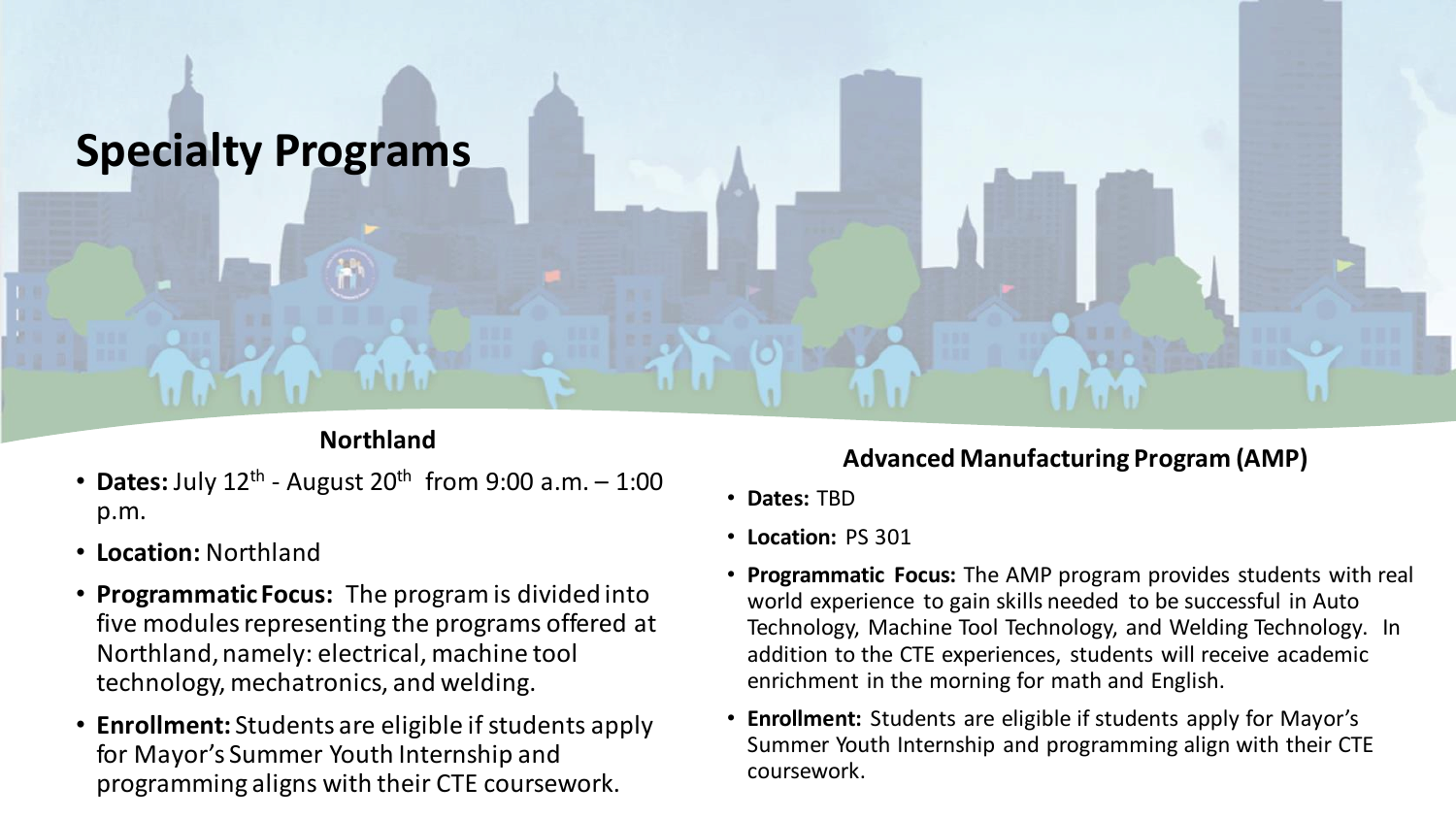

School year cleaning protocols will remain in effect

- Nurses at each summer school
- Medical team will continue monitor the COVID data and test students and staff who have consented to testing
- Isolation/Cares Room at each school; if a student is in contact or is symptomatic the student will report to the room
- Daily screening checks for all students and staff
- Students will continue to wear masks indoors
- District will continue to update guidance as needed

**Health and Safety**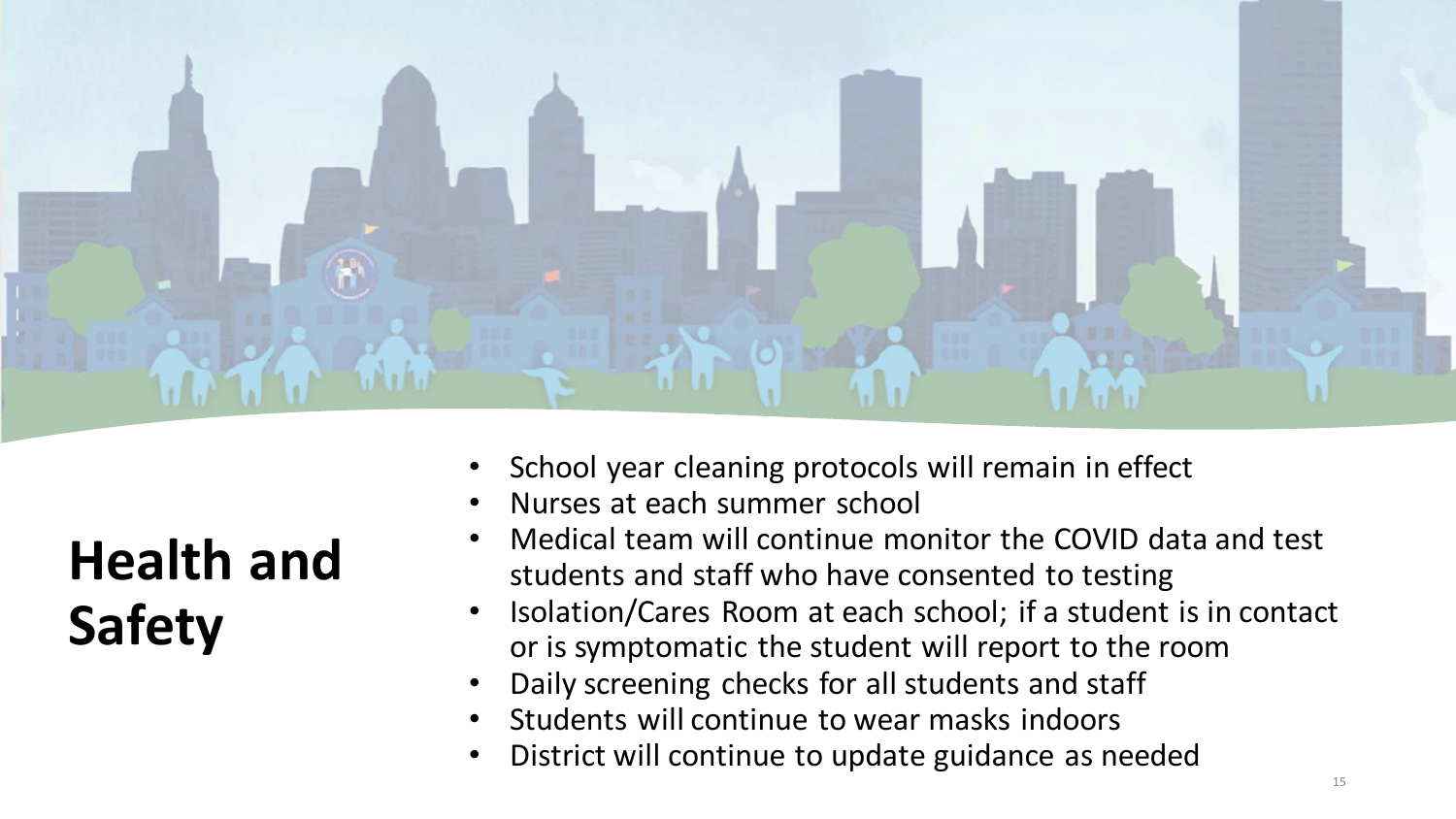

**Department of Extended Learning: 816-4006 or [summerschool@buffaloschools.org](mailto:summerschool@buffaloschools.org)**

[https://www.buffaloschools.org/site/default.aspx?PageType=3&DomainID=8&Mo](https://www.buffaloschools.org/site/default.aspx?PageType=3&DomainID=8&ModuleInstanceID=123515&ViewID=6446EE88-D30C-497E-9316-3F8874B3E108&RenderLoc=0&FlexDataID=227053&PageID=9) duleInstanceID=123515&ViewID=6446EE88-D30C-497E-9316- 3F8874B3E108&RenderLoc=0&FlexDataID=227053&PageID=9